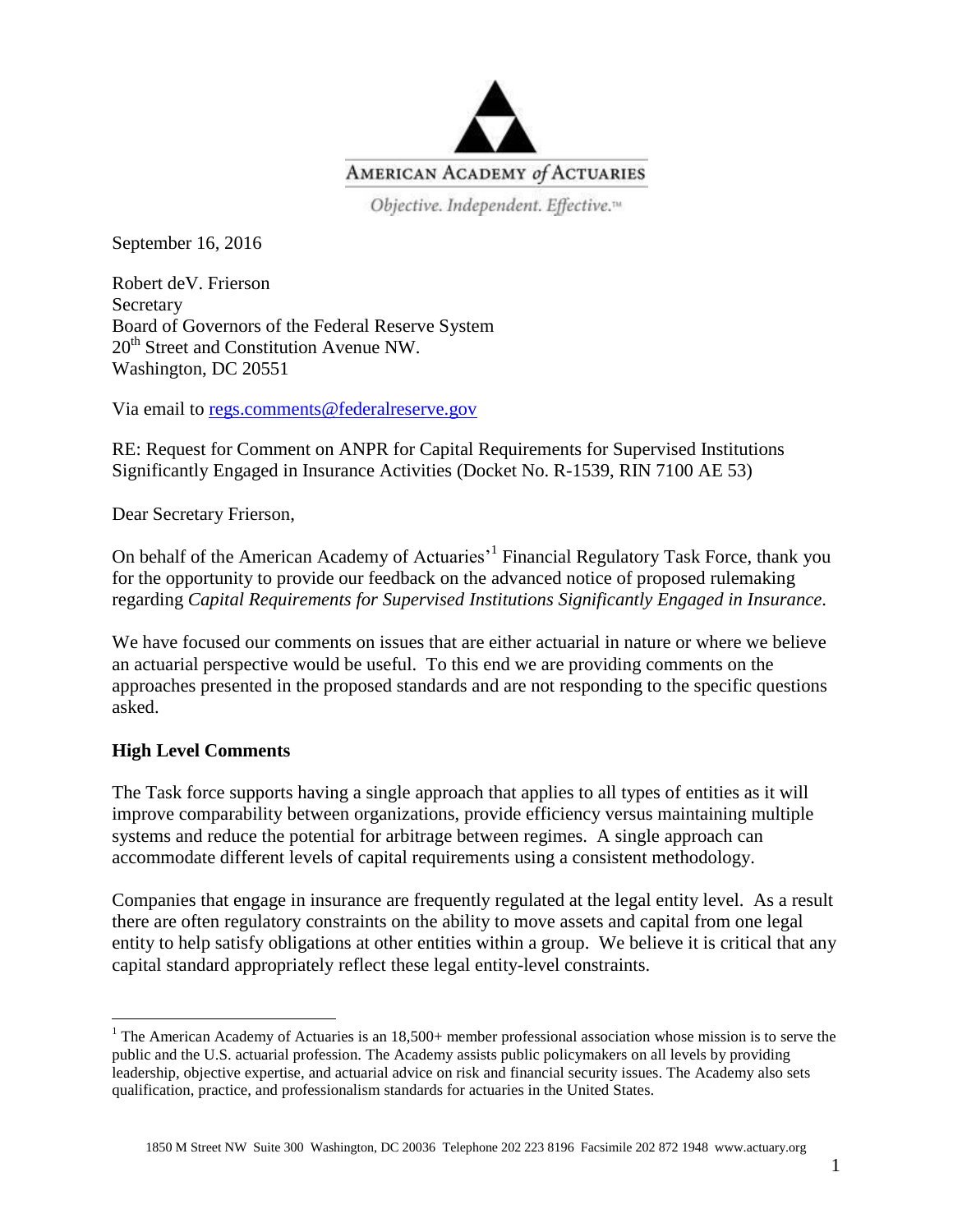While acknowledging that each method has its drawbacks, we believe the Building Block Approach (BBA) will be more transparent than the other approaches in its reflection of such constraints, in particular regarding the availability of capital across an insurance group.

### Application of Approaches

The proposed determination of whether a group engages in significant insurance activity is based on the assets involved in the insurance activity versus the assets for the entire group. This measure may not meaningfully reflect the level of insurance activity, in particular if a group is active in certain types of insurance, such as excess of loss or catastrophe coverage.

### Building Block Approach

The BBA could be implemented more quickly than the Consolidated Approach because the regulatory filings at the jurisdiction level are available. The leveraging of jurisdiction-based regulatory financial filings is a practical starting point. The National Association of Insurance Commissioners Risk-Based Capital regime (RBC) is designed to identify potentially weakly capitalized insurance companies, with varying levels of regulatory action triggered based on the RBC ratio. While not the stated intent of the NAIC RBC regime, the capital requirements defined at the Company Action Level are considered to be a de facto minimum capital standard. The vast majority of insurers will hold capital in excess of the Company Action Level requirements in order to avoid any regulatory intervention. The NAIC RBC regime was implemented in 1994; the RBC requirements, along with the overarching framework for regulating solvency, are continually evaluated and refined to better capture risks<sup>2</sup>.

A key step in the BBA will be the identification and assignment of appropriate required capital regimes for non-insurance and non-regulated entities, including holding companies. Even some types of insurance entities (e.g., title insurance companies) are not currently subject to a riskbased capital regime.

When calibrating the scalars used in the BBA, it will be important to consider differences in the level of conservatism resident in any given regulatory capital regime. The level of conservatism in each required capital regime will in turn be dependent on the level of sufficiency in the underlying reserve liabilities. These can vary significantly from state to state (e.g., permitted practices, treatment of surplus notes), and country to country. Levels of margins in the reserve liabilities can vary significantly from entity to entity. Another consideration is the treatment of taxes which can vary significantly by jurisdiction. For example, some insurance liabilities reflect after-tax cash flows while others reflect pre-tax cash flows. The tax related adjustments to required capital amounts can also have significant variation.

# Consolidated Approach

 $\overline{a}$ 

<sup>&</sup>lt;sup>2</sup> Work is currently being conducted to enhance risk-based capital for catastrophe risk for P/C companies, investment risk and operational risk, among other areas of risk.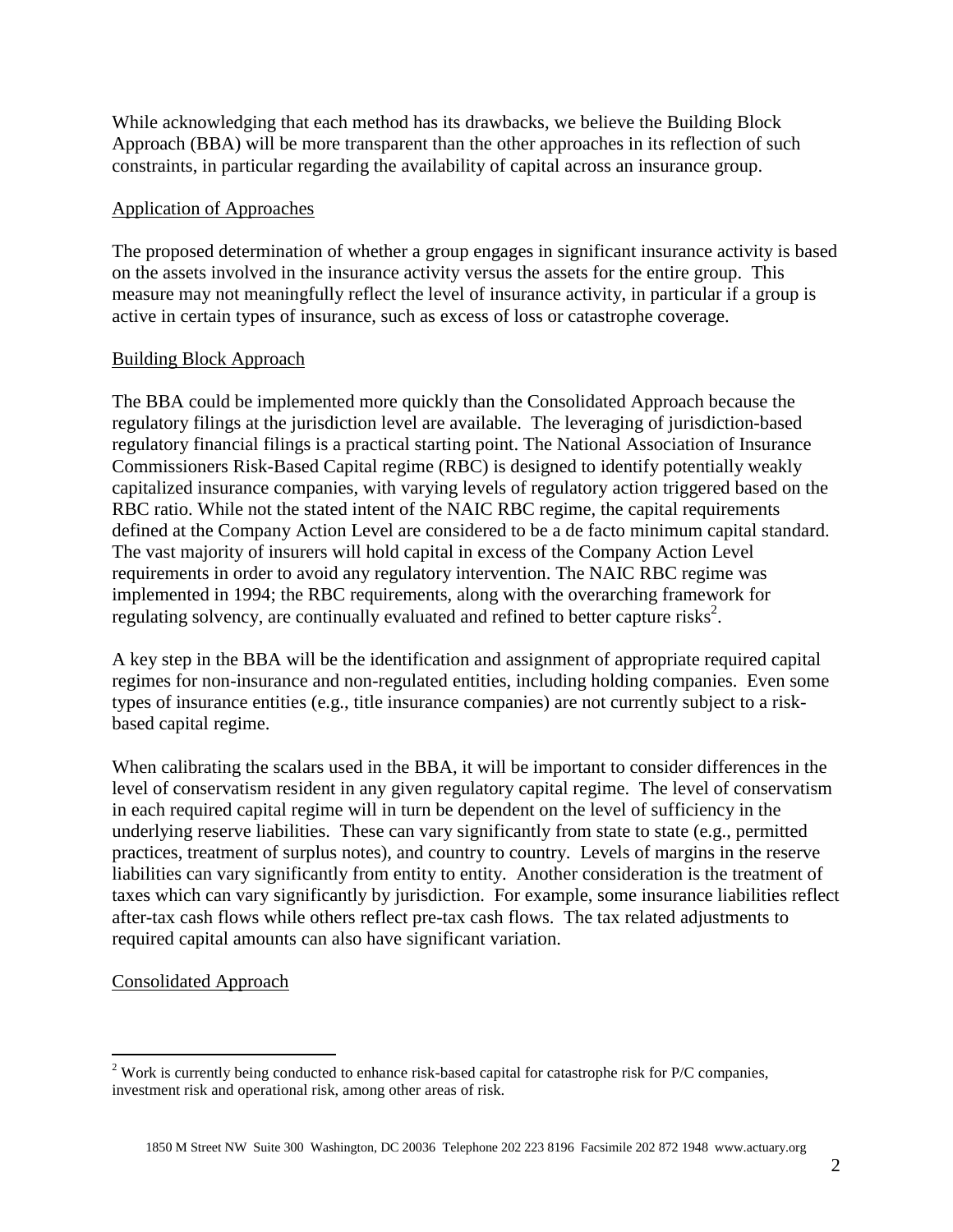We believe that the most important element of a Consolidated Approach that needs to be defined is how it will reflect entity level constraints regarding the movement of capital and assets. It is possible that elements of a building block approach will be needed to supplement a consolidated group-wide view of available and required capital.

Many adjustments to the published GAAP financials will be necessary to produce capital amounts that are fully reflective of the amounts available to absorb losses. These include, but are not limited to, intangible assets, accumulated other comprehensive income and margins resident in reserves. This may also mean that certain reserve liabilities may be increased relative to reported GAAP liabilities, for instance to reflect the time value of options and guarantees or to the extent that the reported liabilities are required to reflect a company's non-performance risk, which reduces liabilities, all else being equal.

A Consolidated Approach should reflect asset-liability mismatch risk. Current GAAP reporting does not reflect any adjustment for this risk and thus, reflecting asset-liability mismatch risk will need to be done outside of the main accounts. We believe that supplemental stress testing could provide insight into risk sensitivity.

Credit for diversification, in general, needs to be considered in any approach used. We note that most accounting systems do not reflect how diversification might impact financial results and most regulatory systems attempt to reflect lack of correlation of risks with varying degrees of sophistication and approximation.

# Maintenance of Approaches

The maintenance required to support either approach should not be underestimated. With the BBA, the individual components will evolve as the local regulators adjust their regimes in response to the evolving markets. Once the Federal Reserve Board (FRB) has developed the methodology to evaluate the building blocks as a whole, there will be a need to evaluate those changes and adjust the methodology and/or the calibration of the methodology in response to those changes.

Maintenance of a Consolidated Approach will require the same evaluation of the impact of local regulatory regime changes on the methodology and calibration, but will also require the FRB to evaluate changes in the underlying markets to be sure the appropriate information continues to be captured and included in the approach. Additionally, to the extent the underlying accounting is based in GAAP, the FRB will need to monitor GAAP accounting changes and decide how to handle such changes. Requirements for elements of balance sheets of all entities change continuously. While the accounting for insurance activities does not change that frequently, both the US Financial Accounting Standards Board and the International Accounting Standards Board are in the process of updating the accounting for certain insurance products.

# Calibration of Approaches

In either approach there will be a need to use scalars to express underlying information (building blocks or GAAP information) in common terms and calibrate them for a specific purpose. There should be clarity as to the connection between the calibration of the scalars and the consequences